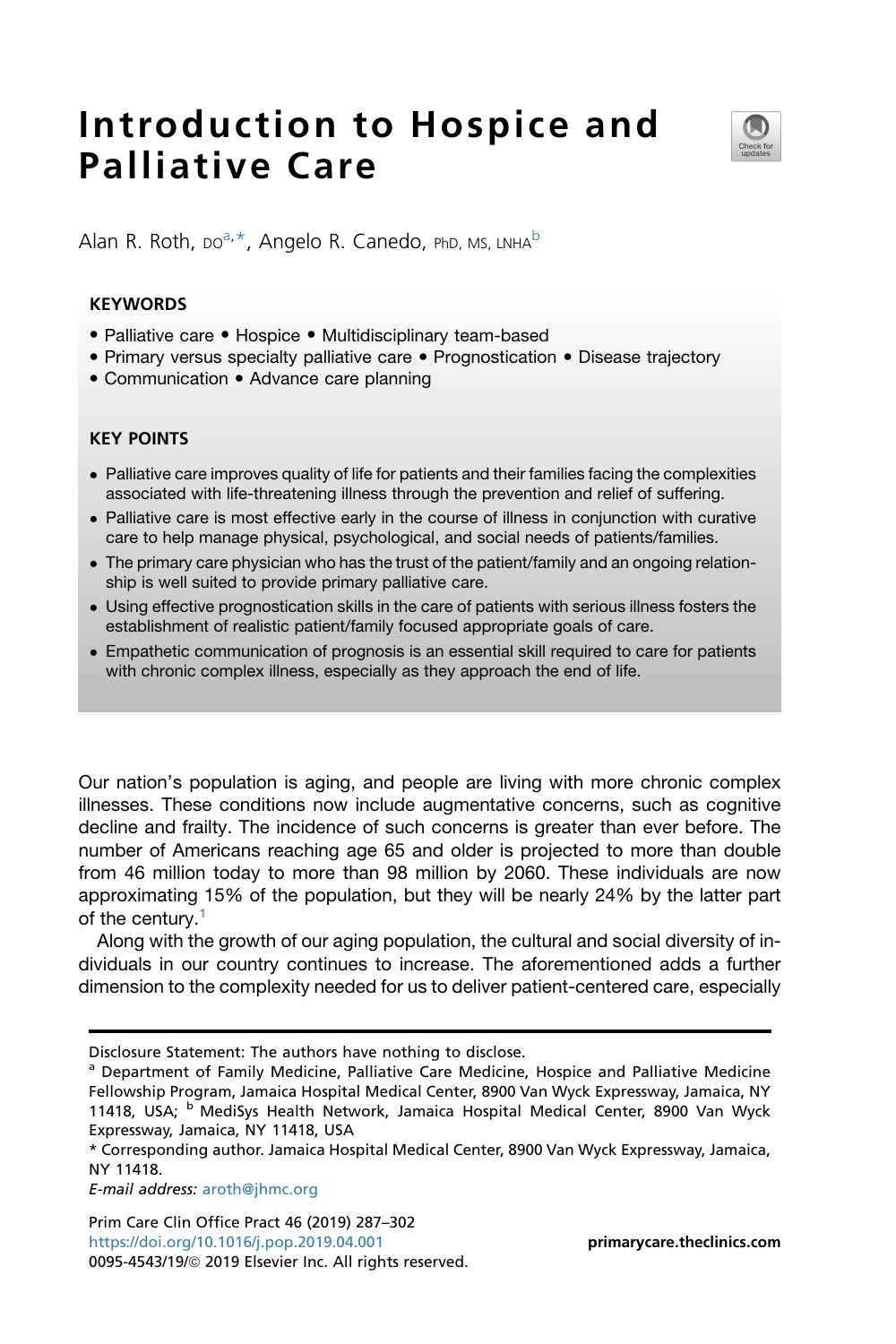as these people near the end of life. The demands on our health care system to care for these individuals will put a tremendous burden on providers, and the financial impact will be staggering. Many of these patients with multiple complex illnesses are elderly and account for numerous emergency department and hospital admissions as well as high utilization of intensive care units (ICU). It is estimated that approximately 5% of our patients consume  $60\%$  of our health care spending.<sup>2</sup> Much of this is spent on their last year of life and often on their last hospital admission. $3$  In addition, the number of individuals living with Alzheimer disease is likely to triple from the current 5 million to nearly 14 million by 2050, adding significantly to costs and caregiver burden.<sup>[1](#page-13-0)</sup>

The Landmark SUPPORT Study that helped define Palliative Care as a specialty was published in 1996. The study highlighted several shortcomings in the delivery of end-of-life care in our country. It noted that only 47% of physicians knew when their patients preferred to avoid cardiopulmonary resuscitation. It found that 46% of donot-resuscitate orders were written within 2 days of death. Thirty-eight percent of patients who died spent at least 10 days in an ICU. Family members reported moderate to severe pain at least half of the time for 50% of conscious patients who died in the hospital.<sup>[4](#page-13-0)</sup> Unfortunately, in the more than 20 years since the publication of this study, there has not been significant improvement in these statistics. This study emphasizes the need for further enhancements of patient care and medical education in the field of palliative care.

There is some recent evidence that does show positive trends toward more appropriate end-of-life care. The changes especially relate to hospice and ICU utilization. Compared with data from the year 2000, Medicare patients who died in 2015 had a lower likelihood of dying in an acute care hospital. There was also a stabilization of their ICU use during their last month of life. This was accompanied by an increase and then a decline in health care transitions during the last 3 days of life. The decrease in care transitions included a decrease in hospitalizations and transfers from nursing homes  $5$ 

The utilization of hospice care as well as hospice length of stay has increased as well. This data provides evidence of further improvements in end-of-life care and utilization. Patients who died while receiving hospice care increased from 21.6% in 2000 to 50.4% in 2015. The number who died receiving 3 days or less of hospice care decreased from 9.8% in 2009 to 7.7% in 2015.[5](#page-13-0)

The Institute of Medicine 2015 Report, Dying in America: Improving Quality and Honoring Individual Preferences Near the End of Life, clearly documents the state of health care in the United States and the need to increase advance care planning. It also documents the need to expand access to quality palliative care for all. The report highlights the importance of delivering person-centered, family-oriented end-of-life care. It highlights the need for clinician-patient communication, advance care planning, professional education, and development. Consistent with these areas of focus, the report addresses the need for changes in policy and payment systems to support high-quality end-of-life care, public education, and engagement.<sup>[6](#page-14-0)</sup>

There is clear and convincing evidence that palliative care is an effective specialty of medicine. When used early and appropriately, it can assist patients and families with difficult decision making. It also can improve symptom control and lower cost. It can thus effectively improve patient and family satisfaction and possibly even prolong survival. $7,8$ 

The increased focus on comfort, communication, and the patient-centered teambased approach of palliative care is associated with improved outcomes. This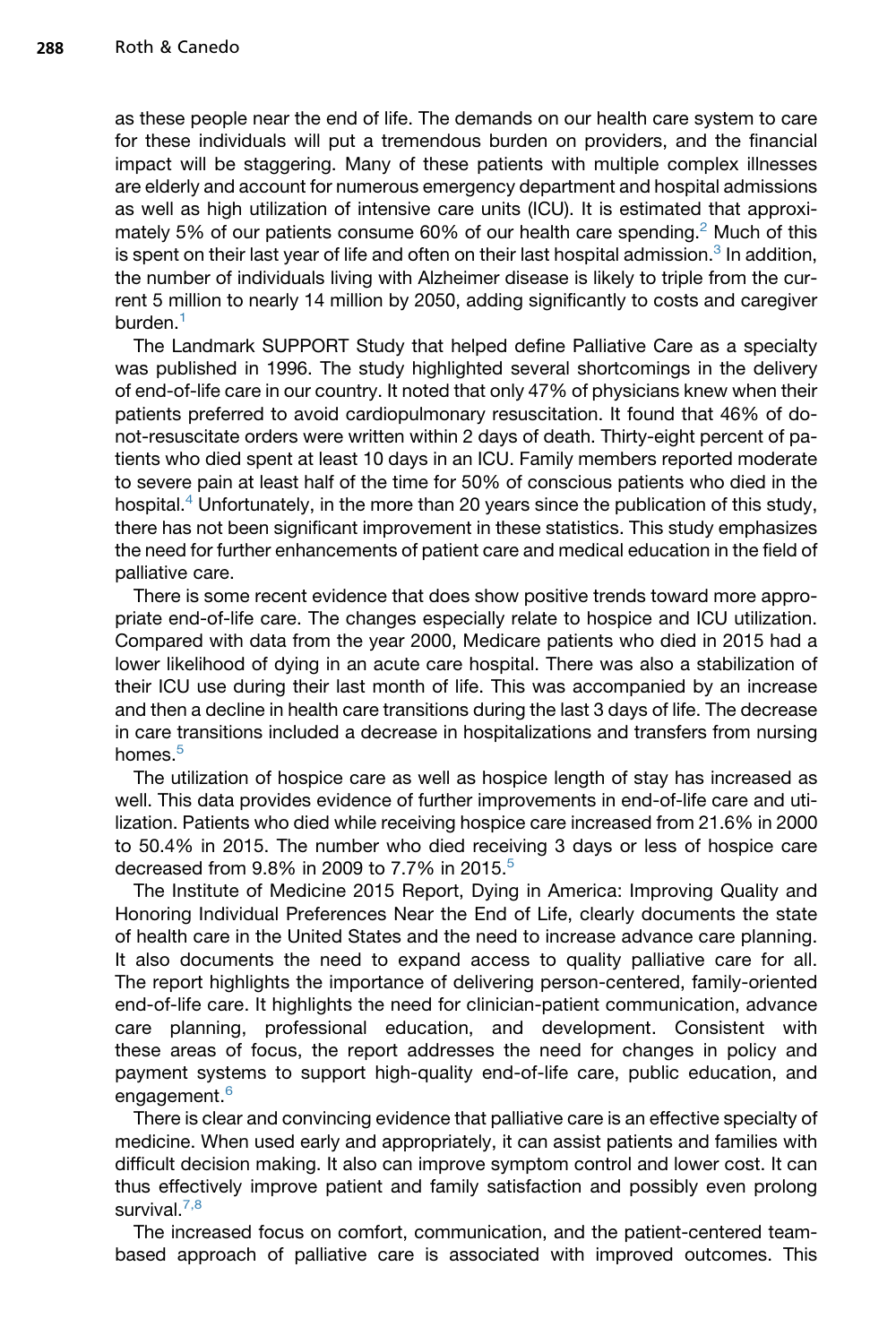information has been substantiated by data associated with improvements in patient quality of life and family caregiver outcomes. It fosters patient and caregiver satisfac-tion and improves the quality of care delivered at the end of life.<sup>[7,8](#page-14-0)</sup> A recent metaanalysis published in 2018 reviewed the 6 major studies associated with costs and the utilization of palliative care consultation in hospitalized patients. The study clearly shows significant reductions of cost, which were most notable in patients with cancer, those with significant comorbidities, and when palliative care was initiated within 3 days of the hospital stay. $9$  In 2010, studies began to show the benefits of providing palliative care alongside aggressive care. The studies began to look at life expectancy as a result of this intervention. Patients with metastatic non–small cell lung cancer who received palliative interventions along with standard care had significant improvements in both quality of life and mood. The previous individuals also received less aggressive care as they neared the end of life yet also lived longer.<sup>[10](#page-14-0)</sup> Subsequent meta-analysis studies examining survival benefits have failed to substantiate these benefits. However, they do continue to show improved quality of life and lower symptom burden $8$ 

The Kaiser Family Foundation published a report in November 2017 titled, "Serious Illness in Late Life: The Public's Views and Experiences." The report reviewed the state of public opinion concerning serious complex illness and end-of-life care. It highlights several facts, including the point that many elderly are aware of the complexities associated with serious illness and are worried about what may happen to them. Only a third of individuals older than the age of 65 have reported talking to their families regarding their concerns and plans about end of life. Only a third have documented their plans in a written document. Of note, very few who have a plan, have shared them with their doctor, thus leading to confusion at end of life.<sup>[11](#page-14-0)</sup> The report once again highlights the need for further education of both the public and the medical profession. Medical professionals need to provide their patients with a better understanding of the complexities associated with chronic illness and the importance of advance care planning and effective communication.

A 2011 public opinion study on palliative care revealed that many patients are worried about their treatment options regarding serious illness. They are concerned about the time and quality of communication with their doctors. Few individuals are aware of the benefits of palliative care, but after being provided with education on the scope of services available, more than 90% of respondents agree that palliative care is important. They state that they would consider it for a loved one, and services should be available for all.<sup>[12](#page-14-0)</sup>

Palliative care is a field of medicine that delivers patient-centered care for individuals and their families. It addresses the suffering for all brought about by serious illness. It can thus be helpful at all stages of the disease trajectory. Palliative care can be helpful at any time after the diagnosis of a life-limiting condition but is often most effective early in the course of the disease in conjunction with curative care, to help manage the physical, psychological, and psychosocial needs of the patients and their families. When cure is no longer possible, relief of suffering becomes predominant and is the foundation of palliative care as both a specialty and a philosophy of care. It is essential that palliative care is differentiated from end-of-life care, which plays a small yet significant role for the palliative care provider ([Fig. 1](#page-3-0)).

There are many misconceptions about palliative care, including the belief by many clinicians that palliative care should only be offered when there are no more curative treatments available. In the political arena, palliative care has been associated with death squads and euthanasia. Nothing could be further from the truth. The goal of palliative care is to help improve and optimize the quality of life for the patient. It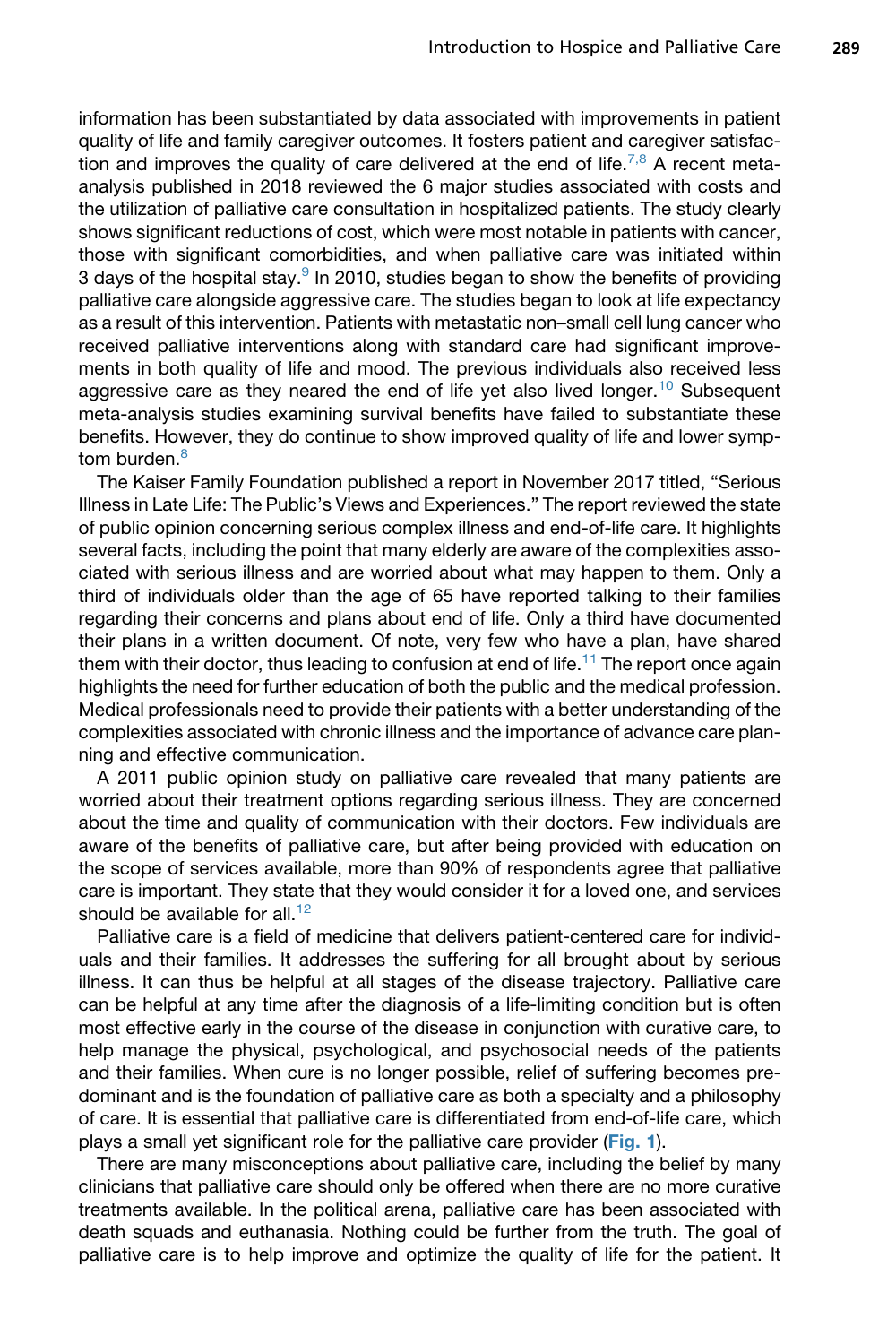<span id="page-3-0"></span>

Fig. 1. Continuum of care model for patients with serious illness. (Adapted from Lynn J, Adamson DM. Living well at the end of life: adapting health care to serious chronic illness in old age. Santa Monica: RAND; 2003; with permission.)

aims to support patients and their families and to address their complex needs during this difficult time. Effective communication with patients and families helps patients manage the many complex issues they face at this point in life. It helps to restore an appropriate balance between comfort and curative care.

Palliative care uses a multidisciplinary team-based approach to care. It addresses the major priorities of relieving suffering, establishing goals of care, and managing physical symptoms. It also integrates the psychosocial, cultural, spiritual, and existential complexities of coping with a chronic complex disease as one nears the end of life (Fig. 2).



Fig. 2. The complexities of palliative care.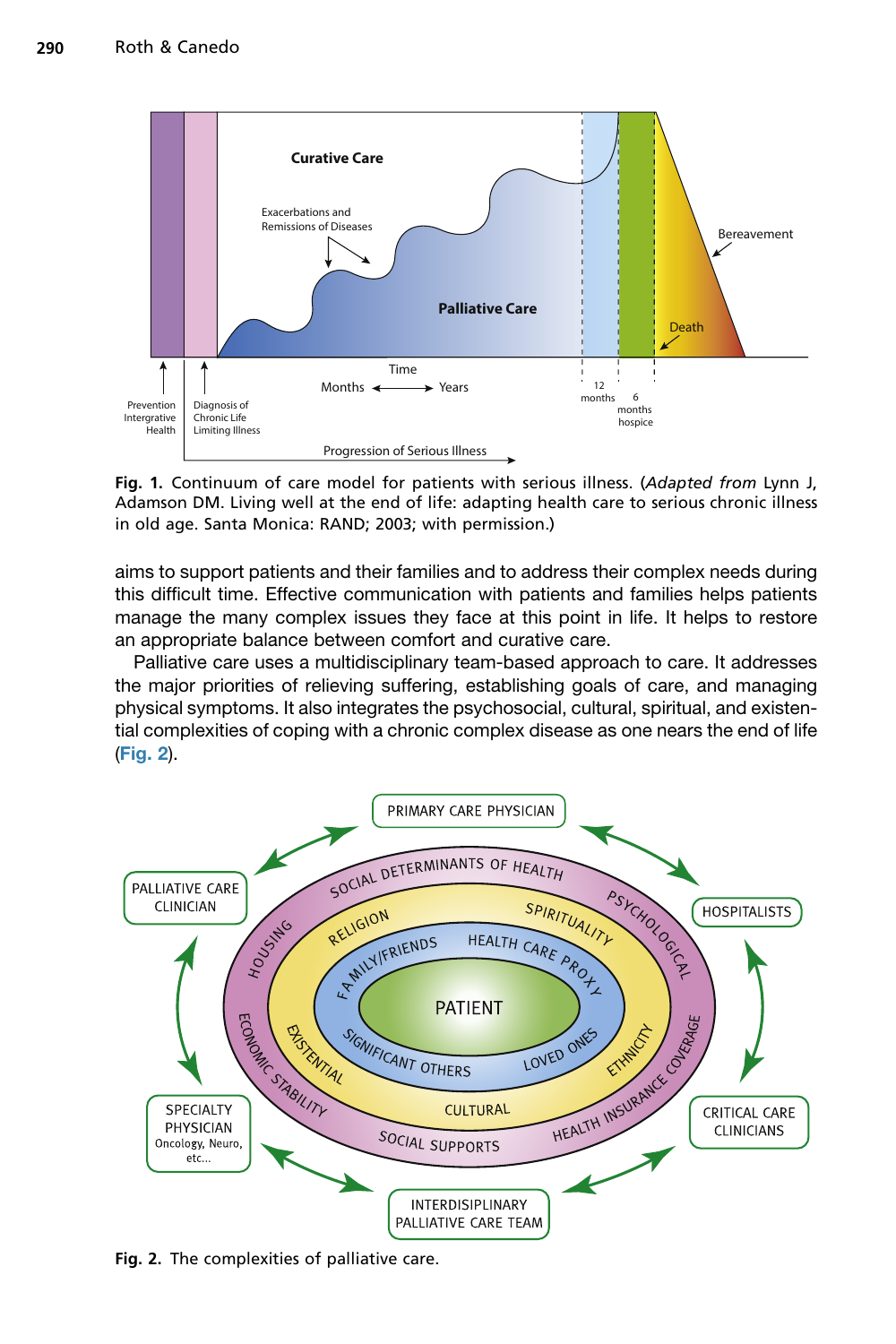## **DEFINITIONS**

There are many definitions of palliative care, and the World Health Organization definition of palliative care states the following:

Palliative care is an approach that improves the quality of life of patients and their families facing the problem associated with life-threatening illness, through the prevention and relief of suffering by means of early identification and impeccable assessment and treatment of pain and other problems, physical, psychosocial, and spiritual. Palliative care carries out the following:

- Provides relief from pain and other distressing symptoms;
- Affirms life and regards dying as a normal process;
- Intends neither to hasten nor postpone death;
- Integrates the psychological and spiritual aspects of patient care;
- Offers a support system to help patients live as actively as possible until death;
- Offers a support system to help the family cope during the patient's illness and in their own bereavement;
- Uses a team approach to address the needs of patients and their families, including bereavement counseling, if indicated;
- Will enhance quality of life and may also positively influence the course of illness;
- Is applicable early in the course of illness, in conjunction with other therapies that are intended to prolong life, such as chemotherapy or radiation therapy, and includes those investigations needed to better understand and manage distressing clinical complications.<sup>[13](#page-14-0)</sup>

#### CENTERS FOR MEDICARE AND MEDICAID SERVICES DEFINITION

"Palliative care" means patient- and family-centered care that optimizes quality of life by anticipating, preventing, and treating suffering. Palliative care throughout the continuum of illness involves addressing physical, intellectual, emotional, social, and spir-itual needs and to facilitate patient autonomy, access to information, and choice.<sup>[14](#page-14-0)</sup>

## Center to Advance Palliative Care Definition

Palliative care is specialized medical care for people with serious illness. This type of care is focused on providing relief from the symptoms and stress of a serious illness. The goal is to improve quality of life for both the patient and the family.

Palliative care is provided by a specially trained team of doctors, nurses, and other specialists who work together with a patient's other doctors to provide an extra layer of support. It is appropriate at any age and at any stage in a serious illness, and it can be provided along with curative treatment.<sup>[15](#page-14-0)</sup>

#### HOSPICE VERSUS PALLIATIVE CARE

Palliative care is an approach to care for patients and their families that focuses on comfort and quality of life and can be used at any time after the diagnosis of a chronic complex or life-limiting illness. Emphasis is placed on the physical, psychosocial, and spiritual needs of patients. A multidisciplinary team-based approach to care uses primary care and specialty physicians as well as palliative care specialists and a supportive ancillary team. Patients using palliative care do not need to have a terminal diagnosis and may continue to pursue curative therapy, such as chemotherapy and organ transplantation.<sup>[16](#page-14-0)</sup>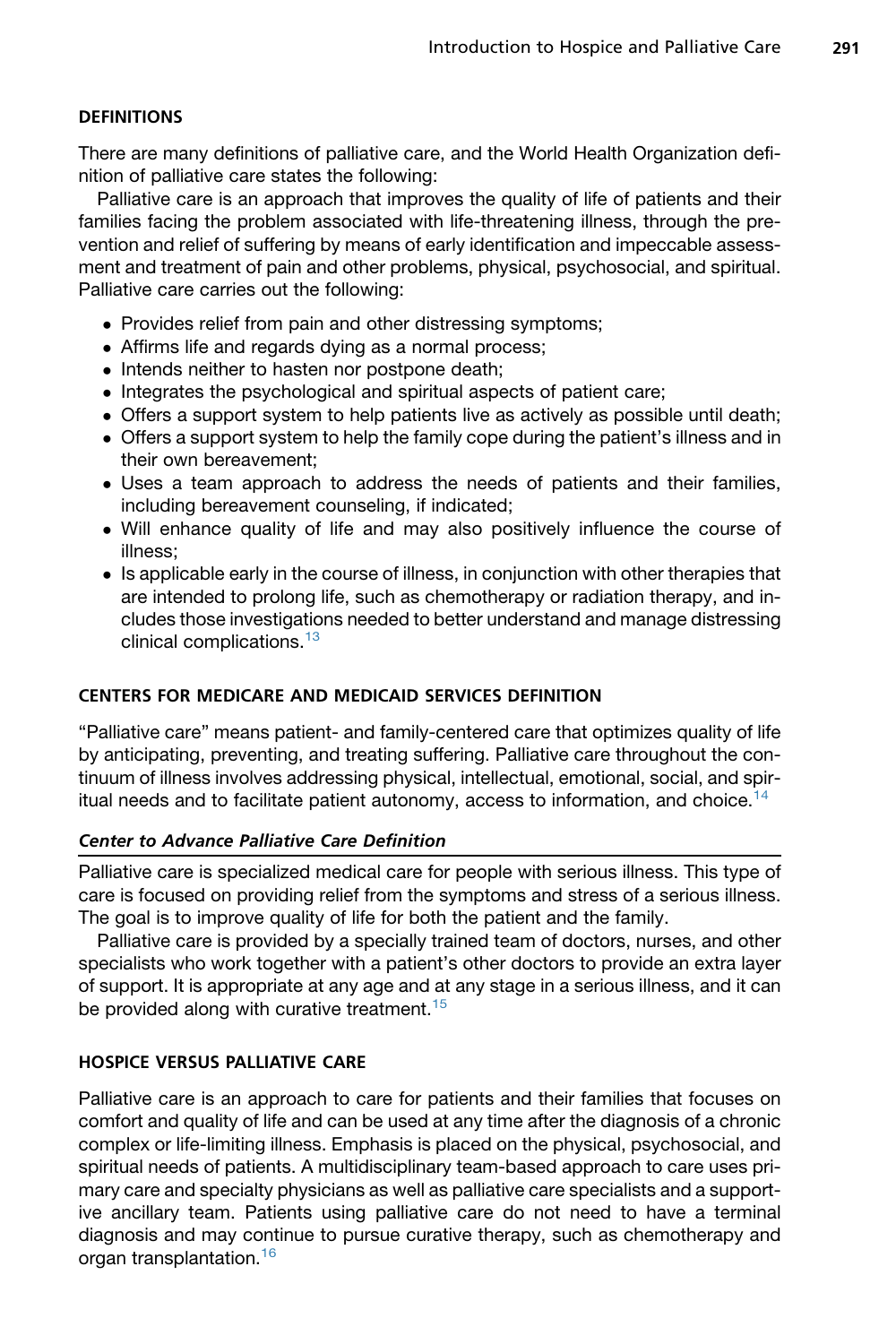Hospice is both a philosophy of care and an insurance benefit that focuses on patients who have a life expectancy of less than 6 months. Patients give up their regular insurance benefit and give up the ability to continue curative therapy and in its place choose aggressive comfort care, which places an emphasis on quality of life rather than quantity and on preparing patients and their families for the end of life. The loss of the ability to continue curative treatments is one of the major bar-riers to the selection of hospice care.<sup>[17](#page-14-0)</sup> Patients must meet disease-specific criteria and be certified by the primary provider and hospice medical director to have a prognosis of less than 6 months if the disease follows its expected trajectory. The hospice benefit usually includes two 90-day periods followed by an unlimited number of 60-day periods each of which must be certified by the hospice medical director.<sup>[18](#page-14-0)</sup> There are no penalties to patients, families, or providers if the patient outlives the 6-month period. Hospice care is most often given in the home but can also be provided in an inpatient setting, including hospital, nursing home, or stand-alone hospice facilities. Hospice requires a multidisciplinary team-based approach to care and relies on families, friends, and other loved ones as well as volunteers to assist in quality care. Included in the hospice benefit are bereavement services, which assist patient's families for 13 months following the death of the patient.

## SCOPE OF SERVICES/DOMAINS OF CARE

Palliative care is rapidly expanding as a specialty in the United States and throughout the world. More than 1700 hospitals currently have palliative care consultation ser-vices, and many are now expanding to the ambulatory care setting.<sup>[19](#page-14-0)</sup> Palliative care can be delivered in many settings. In the hospital, there are palliative care consultations services, inpatient units, and ambulatory care programs. Skilled nursing facilities can also offer palliative care consultation services as well as hospice levels of care. Home-based palliative care programs now exist in many communities for patients who continue to pursue aggressive care and are not ready for the transition to hospice ([Box 1](#page-6-0)).

Palliative care addresses both pain and nonpain symptom management, but most important, as a field of medicine, requires strong interpersonal and communication skills to address the needs of patients and their families suffering from serious critical illness. Strong prognostication skills are essential to frame difficult discussions related to goals of care, advance care planning, and future treatment plans. Being able to assist in the navigation of the health care system using a team-based approach to care is paramount to successful care and enhanced patient satisfaction.

The identification of which patients are appropriate for palliative care services requires knowledge of the disease trajectory, severity of symptoms and disease burden, and the complex and multifactorial needs of the patient and families. The discussion of when palliative care should be discussed is one of the clinician's most difficult decisions in patient care. An old saying that "it's never too early until it's too late" is most appropriate in the palliative care setting. For this reason, the optimal time for discussion of palliative care services is at the time of diagnosis of chronic complex or serious life-threatening illness ([Box 2](#page-7-0)).

#### TEAM-BASED APPROACH

Palliative care is delivered most optimally and comprehensively when using a teambased approach to care. Because of the complexity of medical, psychosocial, and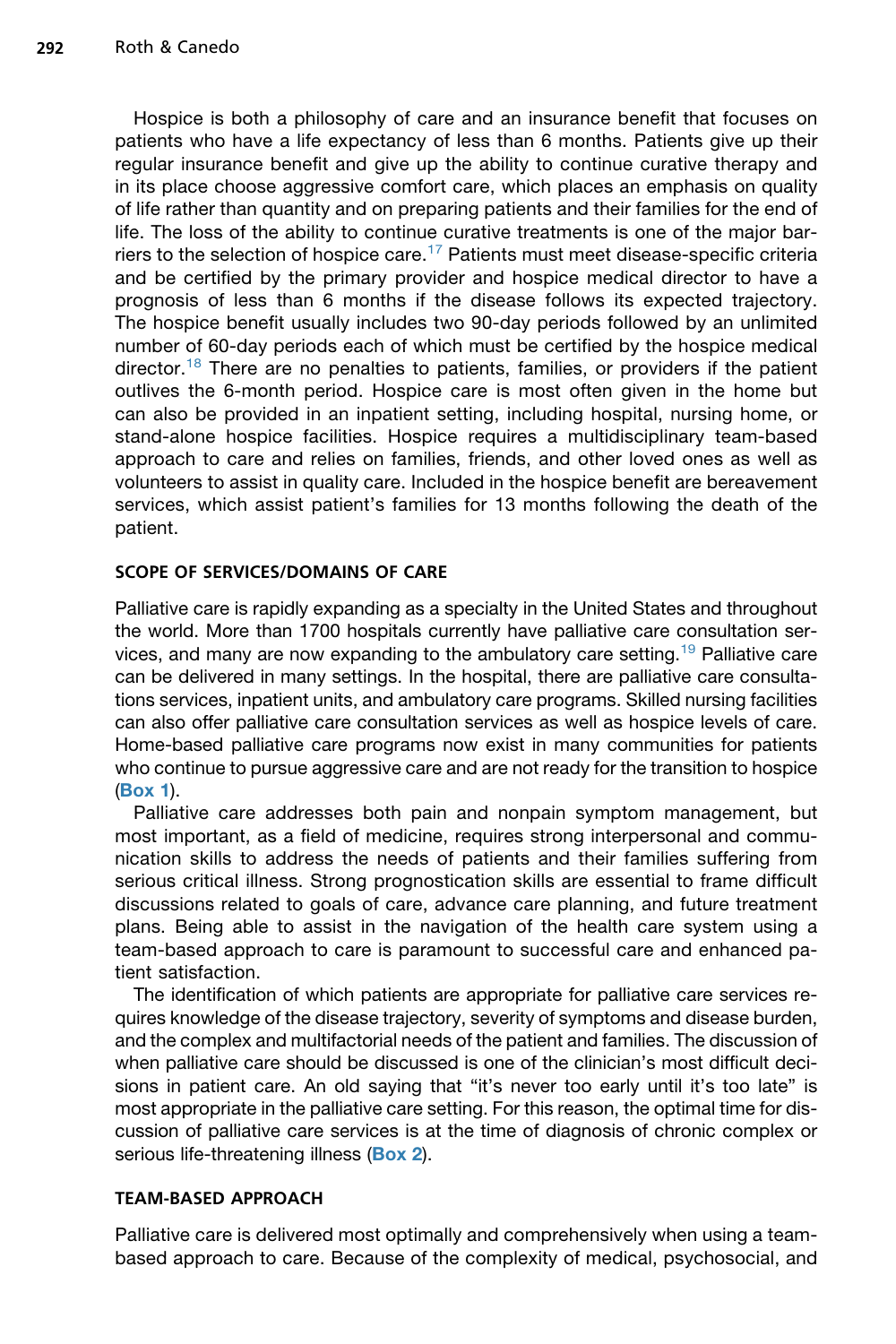<span id="page-6-0"></span>

| Box 1                                                                                                                                                                                                                                                                                                                                                                                                  |
|--------------------------------------------------------------------------------------------------------------------------------------------------------------------------------------------------------------------------------------------------------------------------------------------------------------------------------------------------------------------------------------------------------|
| Domains of palliative care                                                                                                                                                                                                                                                                                                                                                                             |
| Assessment and management of pain<br>Opioids, nonopioid analgesics, adjunctive pain medications<br>Use of cannabinoids<br>Rehabilitation, physical therapy, massage<br>Interventional pain management<br>Psychological approaches (guided imagery, biofeedback)<br>Integrative approaches (manual medicine, acupuncture, reiki, meditation)<br>Surgery, palliative chemotherapy, and radiation therapy |
| Nonpain symptom assessment and management<br>Dyspnea, nausea, vomiting, diarrhea, constipation, pruritus, hiccups, cough, hemoptysis,<br>secretions, mucositis, xerostomia anorexia, cachexia, weight loss, fatique, fever, lymphedema<br>delirium, anxiety, depression, insomnia, anticipatory grief, complicated grief                                                                               |
| Prognostication                                                                                                                                                                                                                                                                                                                                                                                        |
| Assessment of treatment goals of care                                                                                                                                                                                                                                                                                                                                                                  |
| <b>Communication skills</b><br>Delivering bad news<br>Conducting goals of care family conference                                                                                                                                                                                                                                                                                                       |
| Address spiritual, religious, existential, and cultural aspects of care                                                                                                                                                                                                                                                                                                                                |
| Psychosocial issues                                                                                                                                                                                                                                                                                                                                                                                    |
| Advance care planning discussions<br>Health care proxies, surrogate decision maker, durable power of attorney for health care<br>Living wills, medical directives, POLST/MOLST forms                                                                                                                                                                                                                   |
| Determination of decision-making capacity                                                                                                                                                                                                                                                                                                                                                              |
| Discussions surrounding informed consent/shared decision making                                                                                                                                                                                                                                                                                                                                        |
| Assessment and treatment of palliative care emergencies<br>Impending spinal cord compression, airway obstruction, superior vena cava syndrome,<br>intractable pain, cardiac tamponade, massive hemorrhage, hypercalcemia, seizures,<br>intestinal obstruction, urinary retention, deep venous thrombosis, and pulmonary embolism                                                                       |
| Care of the actively dying patient                                                                                                                                                                                                                                                                                                                                                                     |
| Discussing issues related to artificial hydration and nutrition (AHN) including the insertion of<br><b>PEG tubes</b>                                                                                                                                                                                                                                                                                   |
| Palliative procedures<br>Paracentesis, thoracentesis, interventional pain management, malignant wound care                                                                                                                                                                                                                                                                                             |
| Withdrawal and withholding treatments<br>Mechanical ventilation, noninvasive positive pressure ventilation<br>Dialysis, AHN, automatic implantable cardioverter-defibrillator                                                                                                                                                                                                                          |
| The use of palliative sedation                                                                                                                                                                                                                                                                                                                                                                         |
| Medical futility or other ethical and legal complexities                                                                                                                                                                                                                                                                                                                                               |
| Interdisciplinary team assessment and care coordination                                                                                                                                                                                                                                                                                                                                                |
| Assure continuity of care across settings                                                                                                                                                                                                                                                                                                                                                              |
| Discharge planning and disposition                                                                                                                                                                                                                                                                                                                                                                     |
| Bereavement                                                                                                                                                                                                                                                                                                                                                                                            |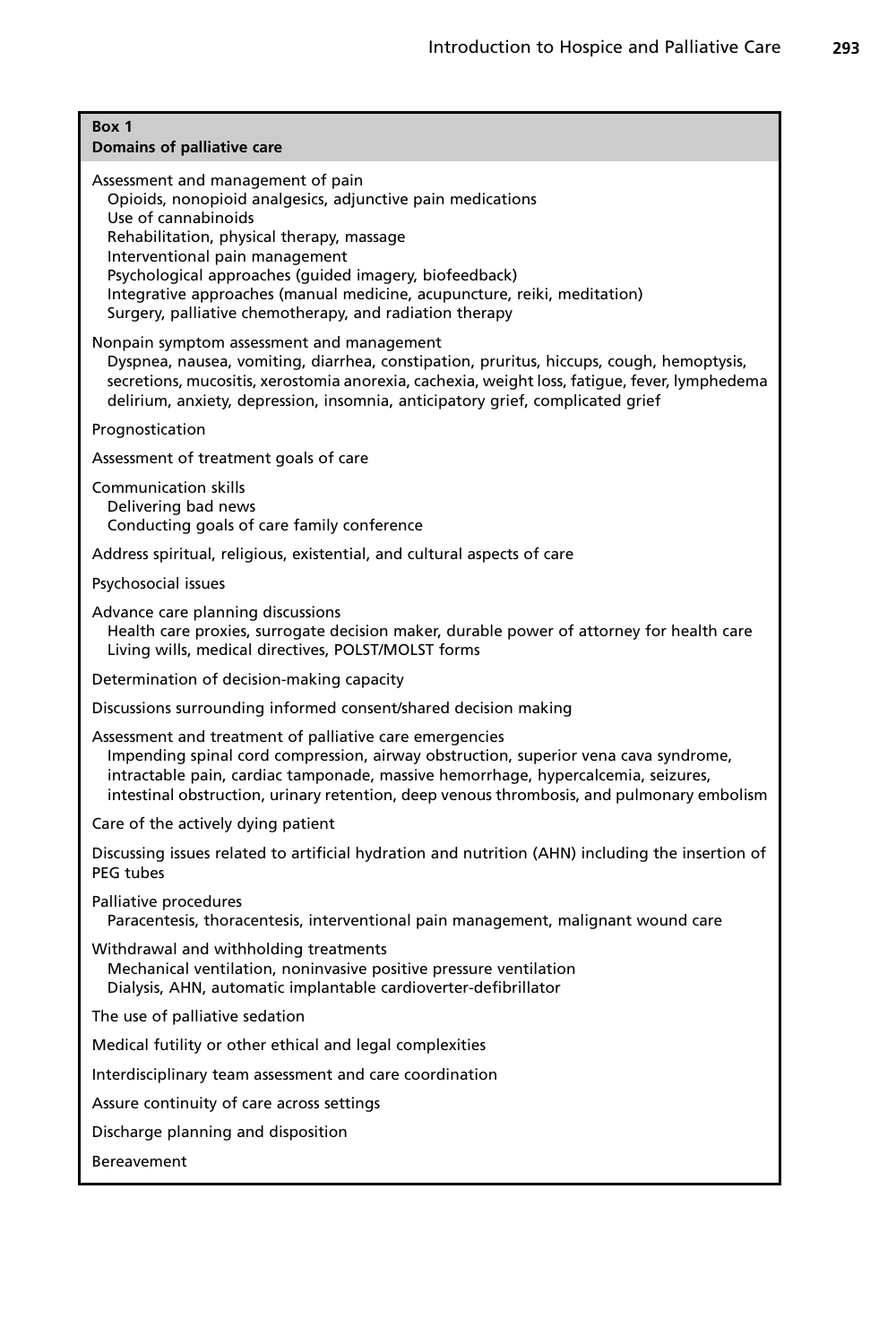<span id="page-7-0"></span>

| Box 2<br>Patients appropriate for palliative care                                                                                                                                                                                                                                                                                                                                                                                                                                                                                                                             |
|-------------------------------------------------------------------------------------------------------------------------------------------------------------------------------------------------------------------------------------------------------------------------------------------------------------------------------------------------------------------------------------------------------------------------------------------------------------------------------------------------------------------------------------------------------------------------------|
| Anyone with a prognosis of less than 3 years                                                                                                                                                                                                                                                                                                                                                                                                                                                                                                                                  |
| Advanced chronic complex serious medical illness<br>Congestive heart failure, chronic obstructive pulmonary disease, end-stage liver disease<br>End-stage renal disease before starting and for those on dialysis<br>Advanced, noncurable or metastatic cancer at the time of diagnosis<br>Neurodegenerative disorders: dementia, amyotrophic lateral sclerosis, Parkinson disease,<br>advanced HIV/AIDS<br>Status post cardiac arrest/anoxic brain injuries<br>Serious trauma and fractures in advanced age<br>Significant head trauma, intracerebral hemorrhage, or strokes |
| Critically ill patients, those requiring prolonged ICU care, or return to ICU from floor level care                                                                                                                                                                                                                                                                                                                                                                                                                                                                           |
| Care of the actively dying patient<br>Elderly patients with increased dependence, frailty, debility, failure to thrive, or pressure<br>injuries                                                                                                                                                                                                                                                                                                                                                                                                                               |
| Patients with multiple comorbidities                                                                                                                                                                                                                                                                                                                                                                                                                                                                                                                                          |
| Uncontrolled pain or other nonpain symptoms                                                                                                                                                                                                                                                                                                                                                                                                                                                                                                                                   |
| Patients with frequent emergency department visits and hospitalizations or readmissions                                                                                                                                                                                                                                                                                                                                                                                                                                                                                       |
| Patients with developmental and intellectual disabilities                                                                                                                                                                                                                                                                                                                                                                                                                                                                                                                     |
| Potential organ donor or recipient candidates                                                                                                                                                                                                                                                                                                                                                                                                                                                                                                                                 |
| Requests for hastened death, euthanasia, or physician-assisted suicide                                                                                                                                                                                                                                                                                                                                                                                                                                                                                                        |
| Homebound, nursing home, or hospice patients                                                                                                                                                                                                                                                                                                                                                                                                                                                                                                                                  |
| Poor functional or performance status or recent significant decline                                                                                                                                                                                                                                                                                                                                                                                                                                                                                                           |
| Conflicts in medical decision making or patient and family conflict about treatment decisions                                                                                                                                                                                                                                                                                                                                                                                                                                                                                 |
| Medical futility or other ethical and legal complexities                                                                                                                                                                                                                                                                                                                                                                                                                                                                                                                      |

spiritual issues, significant time is needed to appropriately deliver patient care. Additional time needs to be spent with patients as well as their significant others. Family/significant other meetings to address goals of care and advance care planning can often take hours. The previously stated can be difficult under the current hospital and office-based visit time constraints. The interdisciplinary team works collaboratively to coordinate all aspects of care. They deal with the multiple complexities of chronic illness and dying. They need to be especially adept at dealing with patient and family suffering. The team approach helps improve care as well as communication between the patient, family, and caregivers. The team approach also provides a benefit to the caregivers. It affords them a forum for supporting each other. The team members may often be dealing with their own family and self-care issues. Their personal, emotional, and psychosocial care needs coincide with their work in dealing with patients and families who have serious illness and may be facing death ([Box 3](#page-8-0)).

### PRIMARY VERSUS SPECIALTY PALLIATIVE CARE

With the aging of our population and individuals living longer with chronic complex illness along with a greater acceptance of hospice and palliative care in general, there is a current and projected severe nationwide shortage of palliative care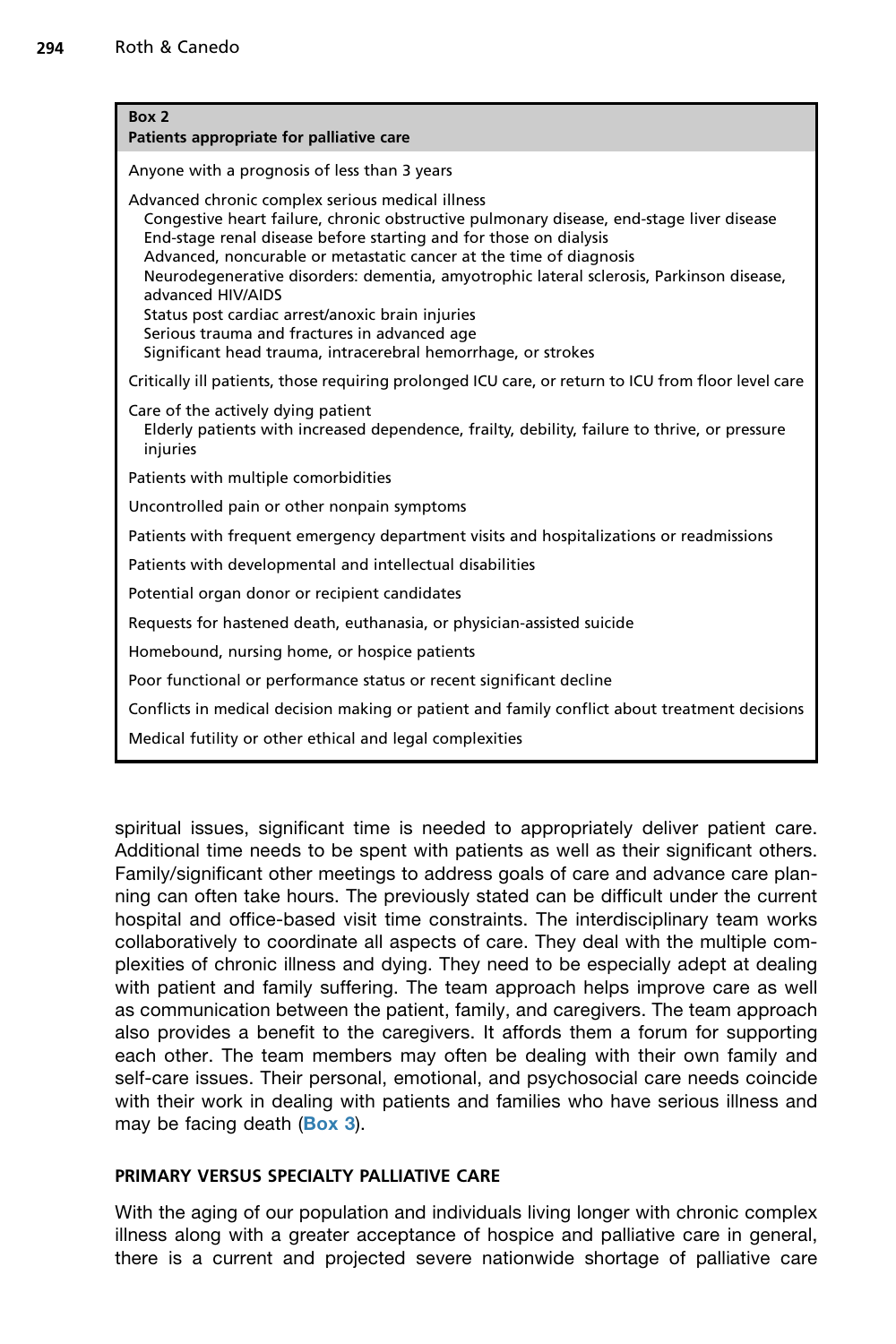<span id="page-8-0"></span>

| Box 3<br>The interdisciplinary team                                                                                                                                                                                            |                                                                                                                                                                                                                          |                                                                                                                                      |
|--------------------------------------------------------------------------------------------------------------------------------------------------------------------------------------------------------------------------------|--------------------------------------------------------------------------------------------------------------------------------------------------------------------------------------------------------------------------|--------------------------------------------------------------------------------------------------------------------------------------|
| Patient, family, and friends<br>Primary care physician<br>Specialty physicians<br>Hospitalists<br>Critical care clinicians<br>Palliative care consultants<br>Physicians assistants and nurse<br>practitioners<br><b>Nurses</b> | Social workers<br>Psychologists<br><b>Dietitians</b><br>Chaplains<br>Physical therapists<br>Occupational therapy, speech, and<br>language pathologists<br>Physical medicine and rehabilitation<br>Wound care specialists | Clinical<br>pharmacologists<br>Music/art therapy<br>Administrators<br>Ethics consultant<br>Community health<br>workers<br>Volunteers |

providers. The current US supply of hospice and palliative medicine (HPM) specialists is inadequate. Given the current training of 325 hospice and palliative fellows each year, it is estimated that there will be a pool of professionals that will range from 8100 to 19,000. Simultaneously, it is estimated that the United States will require up to 24,000 physicians to meet our nation's needs in the future.<sup>[20](#page-14-0)</sup> It is thus clear that to meet the needs of our patients, one must rely on specialty HPM physicians and to meet the needs of the patients one must rely on primary care as well as specialty clinicians to provide primary palliative care services. All clinicians must be trained in basic principles of palliative care. They must be afforded training in essential palliative care clinical skills. The skills should include basic pain and symptom management, psychosocial support, accurate prognostication, and the communications skills needed for advance care planning. Clinicians must be provided with hands-on skills needed to provide patients and their significant others with unwelcomed news and in some cases bad news. They must be trained in how to conduct patient/family meetings wherein they will present and help define the goals of care.

The primary care physician who has the trust of the patient and family as well as a continuing relationship is well suited to provide basic palliative care. The best place to address the complexities brought about by a serious chronic illness is in the setting of the primary care physician's office. A nonemergent setting is optimal for these discussions. Referral for specialty palliative care may be necessary for more complex pain and symptom management. Specialty palliative care can also provide skilled intervention to address severe psychosocial distress, discussions about conflicting goals of care as well as addressing family conflict. Optimal patient outcomes occur when the primary care provider continues as an integral member of the multidisciplinary team even when specialty services are needed.

#### PROGNOSTICATION

The cornerstone of care in patients with chronic complex illness is the establishment of realistic patient- and family-focused appropriate goals of care. A prognosis is a prediction of possible future outcomes of a treatment or a disease course based on medical knowledge and experience. $21$  To establish appropriate goals of care, it is essential to formulate a prognosis that is as accurate as possible. Patients and their families may then be able to set reasonable expectations of care and prioritize what is important to them during the course of their illness. Prognostication helps patients begin to think seriously about end of life and afford themselves insights into their dying. It assists in the patient and significant other decision-making process and facilitates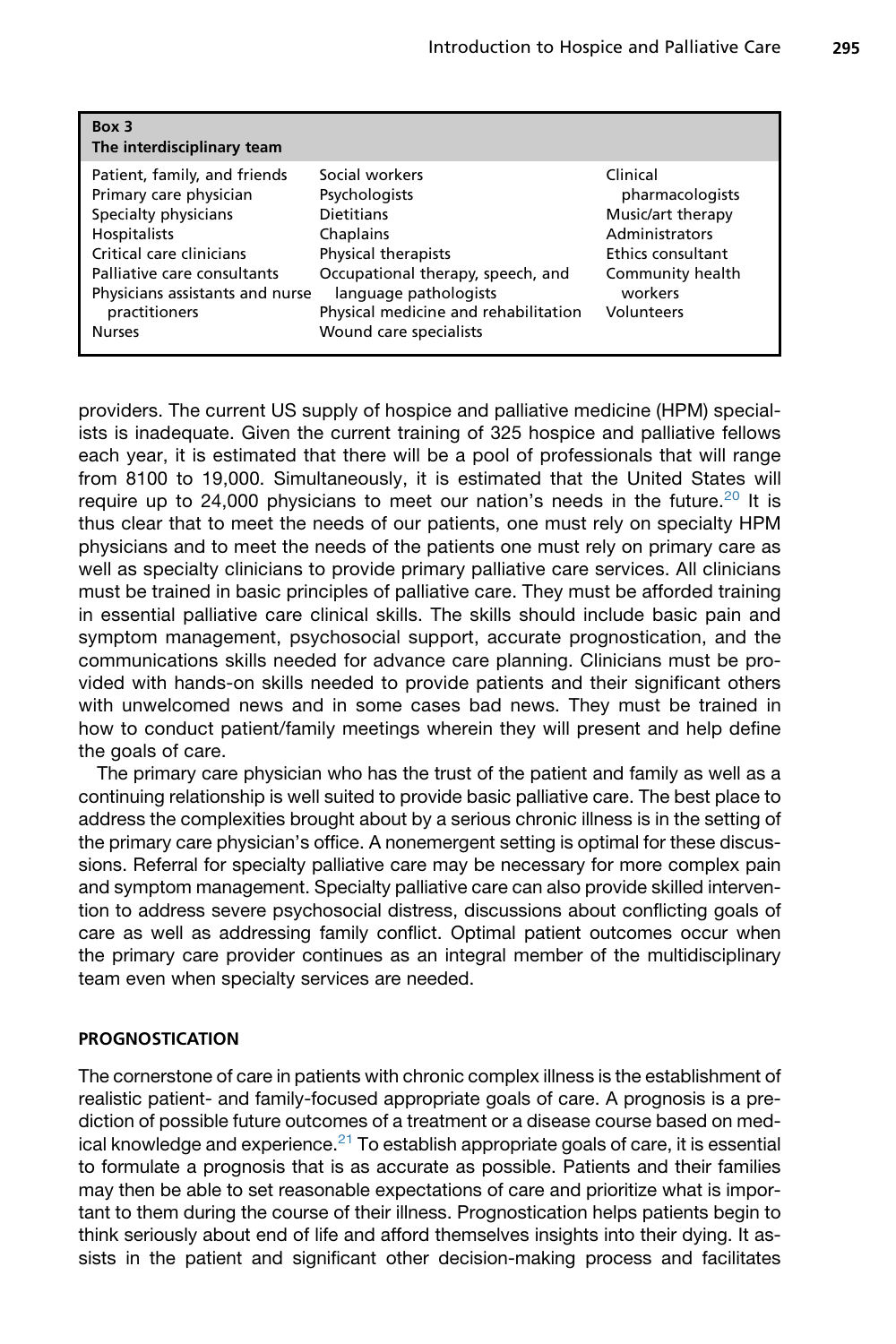clinicians in their decision making. Patients and families want to know the prognosis because plans will differ greatly if the prognosis is days, weeks, months, or years. Being able to establish a prognosis of less than 6 months is necessary to determine hospice eligibility for most Medicare and Medicaid beneficiaries. A late referral to hospice care is sometimes related to delays in formulating an accurate prognosis. This result may make it more difficult for patients and families to make difficult decisions about their treatment goals until very close to the end of life. Again, an earlier introduction to palliative care allows for time to plan for end of life.

Acquiring appropriate prognostication skills is essential for both the primary care physician and the palliative care specialist. What is formally known as the clinician prediction of survival when used alone has been shown to be inferior to standard predic-tion models used in palliative care.<sup>[22,23](#page-14-0)</sup> Most studies show that physicians are accurate in survival predictions in only 20% of cases. They will most often overestimate prognosis. This occurs in more than 60% of the cases. This inaccuracy is even greater if the clinician has a closer relationship with the patient. This is often described as primary or general physician bias. It has been demonstrated to overestimate survival by 3- to 5-fold. $^{24}$  $^{24}$  $^{24}$  This inaccuracy has a negative impact on patient and family communication, trust, and the setting of appropriate goals of care.

Accurate prognostication requires a thorough patient evaluation, which includes a complete history and physical examination. The process includes an analysis of prior treatment successes and failures, a review of laboratory and other diagnostic studies as well as discussions with primary care, specialty, and critical care clinicians. Enabling patients and families to establish appropriate and attainable goals is best achieved by integrating several components. These components include a discussion of the natural progression of all diseases as well as specific disease trajectory models. Integrating prior treatments and the utilization of general indicators of health and disease-specific prognostication tools along with sound clinical judgment will help solidify prognostication accuracy.

Subsequently, all medical decision making should be guided by the established care goals and, as the illness progresses, goals will frequently change based on the changing clinical condition and therefore changes in prognosis. The fluctuating course of medical illness, which limits the sensitivity of accurate prognostication, is one of the major challenges associated with selecting patients that are appropriate for palliative care. To be as accurate as possible, the clinician must be educated on the art and science of prognostication. Unfortunately, this important skill has not been emphasized in modern clinical medicine, research, and education.<sup>[21](#page-14-0)</sup> Meticulous clinical judgment using all available information, the clinical picture, and an accurate assessment of the patient's reasonable goals of care is essential for the formulation of an as accurate prognosis as possible.

#### THE DYING TRAJECTORY

The dying trajectory refers to changes in health status over time as a patient approaches death. The dying trajectory is an important component of prognostication. A century ago, most people died suddenly and often unexpectedly from acute illnesses, such as infections, or from accidents or childbirth. With advances in medical science, individuals are living longer and suffering from multiple complex medical illnesses. Some diseases, such as cancer, take a more predictable course with a steady decline over the last months of life. The chronic organ failure trajectory in progressive conditions, such as congestive heart failure and chronic obstructive pulmonary disease, are more difficult to predict because the disease is associated with repeated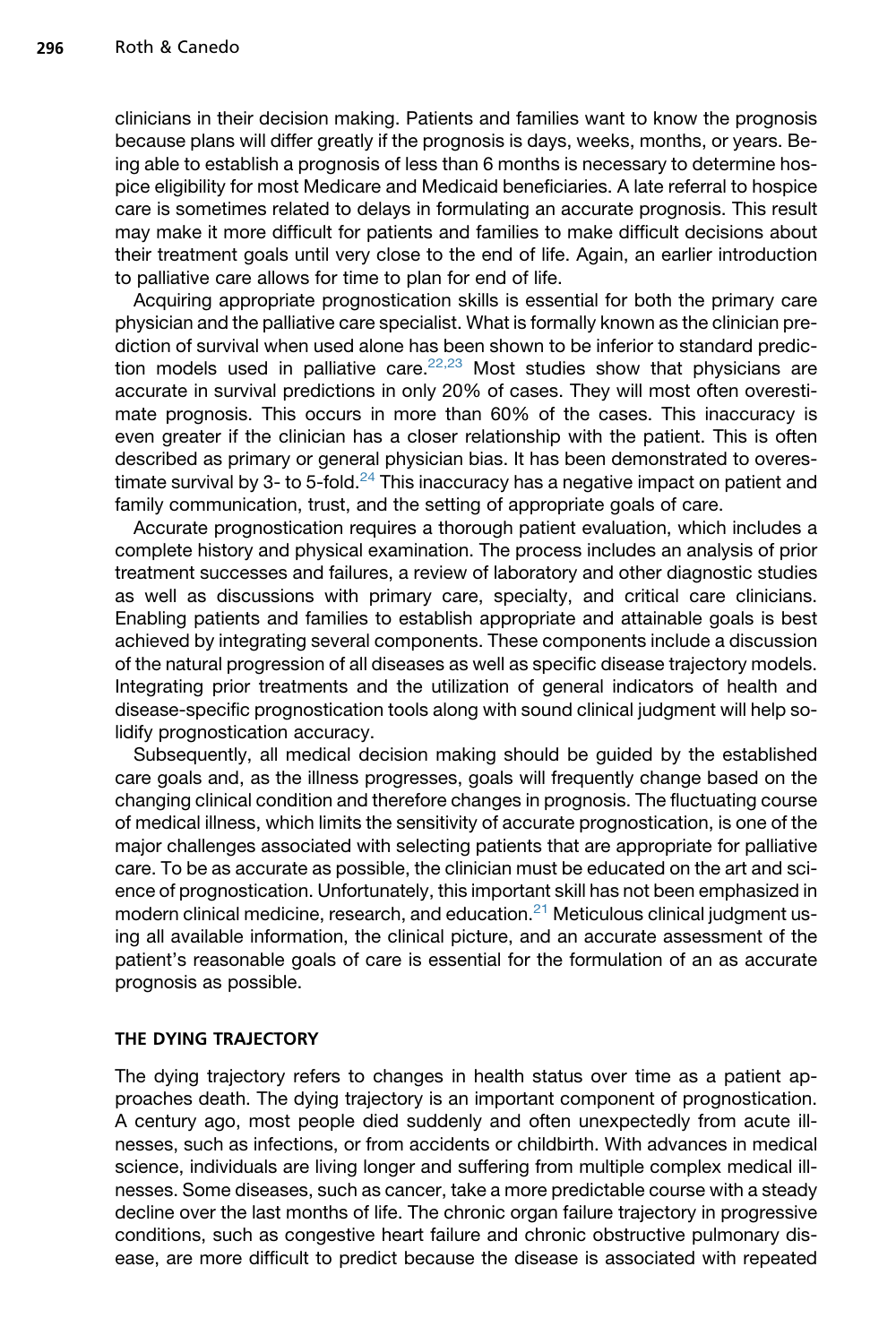exacerbations and remissions.<sup>[25](#page-14-0)</sup> Each decompensating event will often lead to a hospitalization or emergency department visit with the patient not returning to the same functional level as before the illness. The difficulty with these conditions is that it is often never known which episode will lead to a terminal event. Those suffering from dementia or the frail elderly suffer from a slow but steady decline over several years and will sometimes have a sudden demise from cardiac events, infections, or falls. A limitation of the dying trajectory model is that many patients with serious illness often have multiple comorbidities, and many conditions may be associated with sudden death, such as the patient with cancer with a hypercoagulable state suffering a pulmonary embolism (Fig. 3).



Fig. 3. Proposed trajectories of dying. CHF, congestive heart failure; COPD, chronic obstructive pulmonary disease; CVA, cerebrovascular accident; ESLD, end-stage liver disease; ESRD, end-stage renal disease; MI, myocardial infarction; MVA, motor vehicle accident. (Adapted from Lynn J, Adamson DM. Living well at the end of life: adapting health care to serious chronic illness in old age. Santa Monica: RAND; 2003; with permission.)

#### FUNCTIONAL ASSESSMENT

The assessment of performance status and functional ability has been studied extensively in palliative care and has been shown to be the single most important predictor of survival. There are numerous scales that have been developed, including the Karnofsky performance status (KPS), the palliative performance scale (PPS), and the Eastern Cooperative Oncology Group–Performance Status (ECOG-PS). The PPS is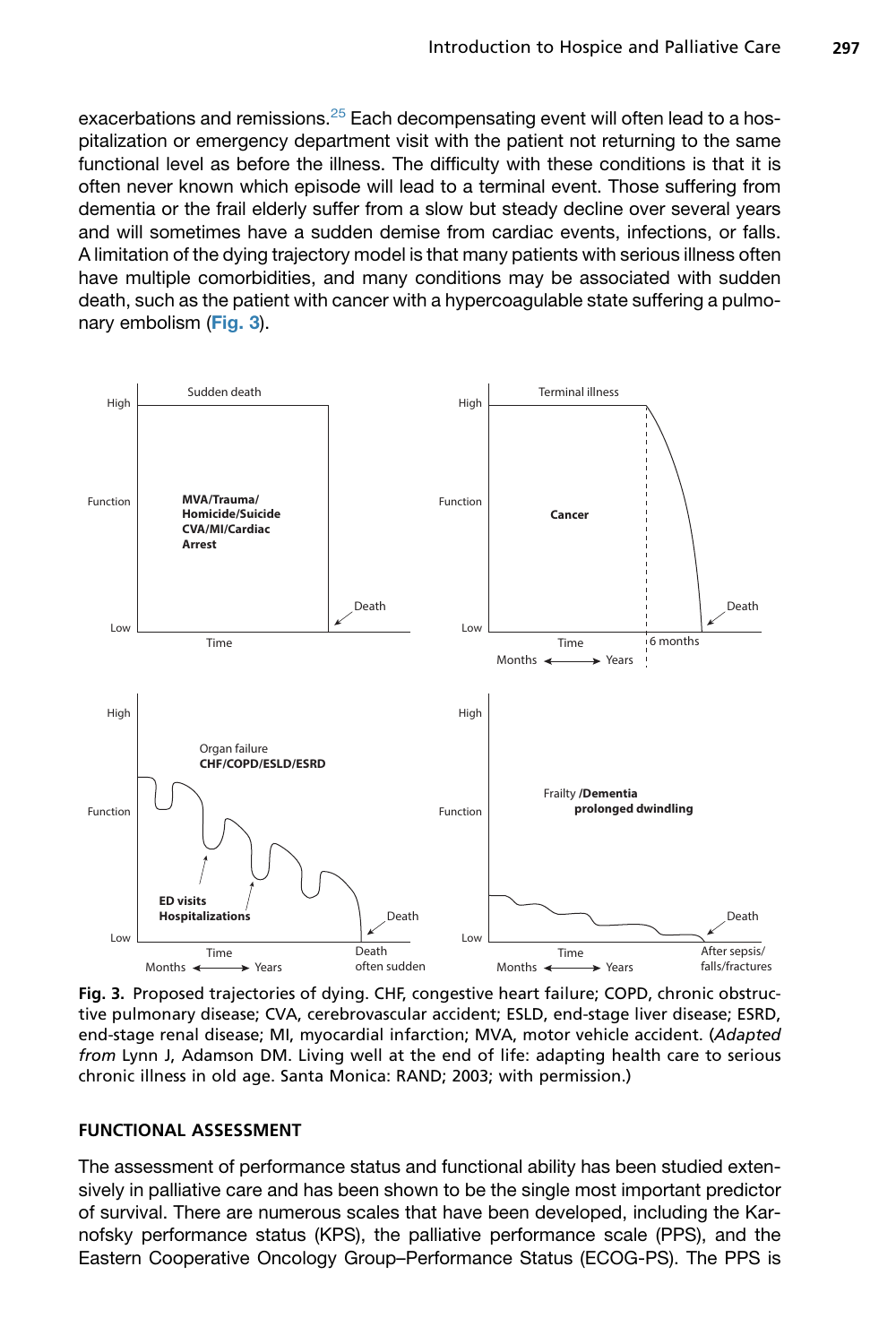an advancement of the KPS and evaluates ambulation, level of activity, evidence of disease, ability for self-care, oral intake, and level of consciousness. The scale has been shown to have good overall interrater reliability as well as being a useful predictor of mortality.<sup>[26,27](#page-14-0)</sup> The ECOG-PS is an important scale that uses similar parameters and is used extensively by oncologists to determine prognosis, disease progression, and the appropriateness of further cancer treatments, including surgery, chemotherapy, or radiation therapy.<sup>[28](#page-15-0)</sup> Each tool is important for monitoring functional decline as the patient's condition worsens and is a strong prognostic predictor of survival. Decreases in appetite and the ability to eat especially when combined with a weight loss of greater than 10% is a specific and compelling separate indicator of survival. When combined with patient- and disease-specific data, functional assessment is an essential tool in managing all patients as they approach the end of life.

## LABORATORY CHANGES

Monitoring of basic laboratory tests as patients chronic conditions worsen may be helpful in conjunction with other clinical data in estimating prognosis. Elevations of calcium, B-type natriuretic peptide, white blood cell counts, as well as inflammatory markers, such as C-reactive protein, are helpful in documenting worsening of disease. Anemia as well as deterioration of liver function and renal function can be helpful as a general indicator of worsening of health.<sup>[29](#page-15-0)</sup> Decreases in cholesterol and albumin are seen commonly as patients deteriorate and are good indicators of declining nutritional status. An albumin of less than 2.5 or rapidly decreasing levels indicate a declining prognosis. A study of frail elderly revealed that a lipid level of less than 160, associated with a decrease in hemoglobin and albumin, was associated with an 84% 1-year mor-tality versus a 7% mortality in those with normal laboratory findings. <sup>[30](#page-15-0)</sup> Laboratory studies, especially when trended over time, are a helpful resource when used along with functional assessment and disease-specific scales.

#### COMMUNICATING PROGNOSIS

Patient and family engagement using shared decision making is the cornerstone of effective patient care. The communication skills required to coordinate care for the complex needs of patients with advanced chronic illness is paramount to improved quality of life as well as patient and family satisfaction. Being able to empathetically communicate prognosis is an essential skill needed for all primary and specialty physicians who care for patients with chronic complex illness especially as they approach the end of life. Communicating news related to serious illness as well as death and dying is one of the most difficult tasks for all clinicians. The communication skills needed for delivering bad news and conducting a goals-of-care family meeting is a tool that must be taught at all levels of medical education. There is clearly a need for improved communication between patients, families, and providers. Numerous studies of end-of-life patients and their families show that improved communication is clearly related to enhanced patient and family satisfaction with their care.<sup>[7,8](#page-14-0)</sup> Patients prefer direct and empathetic communication that is neither overly optimistic nor overly pessimistic and includes a practical exchange of information so that the most appropriate decisions can be made. Patient-centered, goal-oriented shared decision making is the cornerstone of effective communication at the time of diagnosis of complex serious medical illness. Numerous benefits of effective communication include encouraging healing relationships, more accurate exchange of information, and better management of uncertainty.<sup>[31](#page-15-0)</sup> There are numerous barriers to effective communication, including culture, religion, spirituality, unrealistic expectations, lack of experience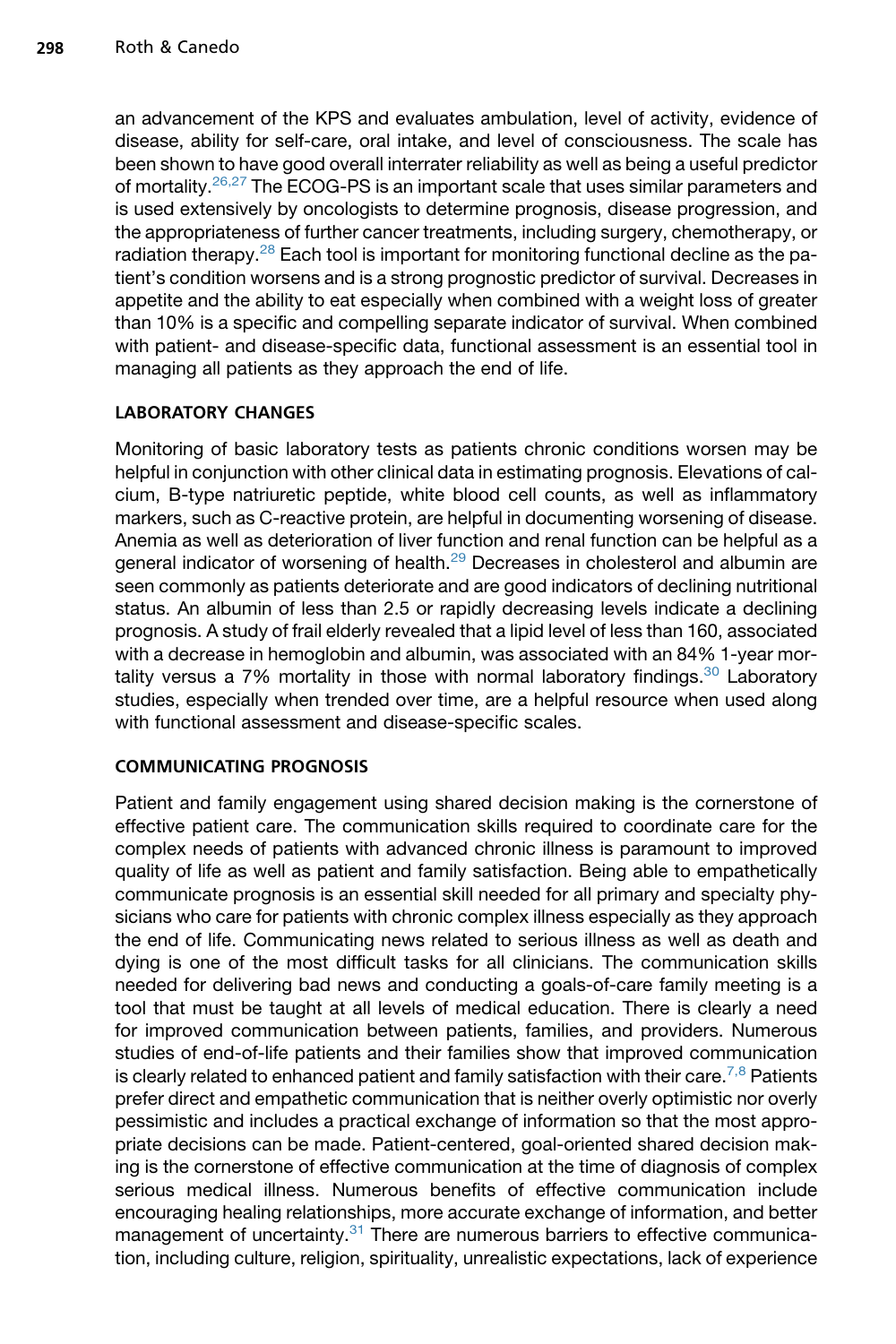with death and dying, and a lack of trust in the health care system.<sup>[32](#page-15-0)</sup> Personal goals as one approaches end of life often vary greatly and can sometimes be conflicting. It is essential to elicit what is most important to the patient. Is it the longest quantity of life versus the best quality of life, to be pain and symptom free and surrounded by loved ones? Honest, explicit, and open discussions with patients and families concerning their values, hopes, fears, burdens, and treatment preferences will best enable the establishment of realistic and attainable goals of care (Fig. 4).



Fig. 4. Palliative goals of care model.

# ADVANCE CARE PLANNING

Advance care planning is making decisions about the care you would want to receive if you become unable to speak for yourself. The decisions are yours to make, regardless of what you choose for your care, and the decisions are based on your personal values, preferences, and discussions with your loved ones. Advance care planning involves getting information of what types of life-sustaining treatments are available and deciding what kind of treatments are best for you should you be diagnosed with a life-limiting illness.<sup>[33](#page-15-0)</sup> It is then essential that you share your decisions with your loved ones and ensure that they understand your wishes should you not be able to speak for yourself. It is essential to appoint a health care proxy or surrogate decision maker to make decisions for you if you cannot make them for yourself. The final step is putting this information into a written document that clearly expresses your wishes. Assigning a decision maker by completing a health care proxy or durable power of attorney for health care will ensure the correct person is making decisions for the patient. A written advance directive form, such as a living will or medical directive, should specify what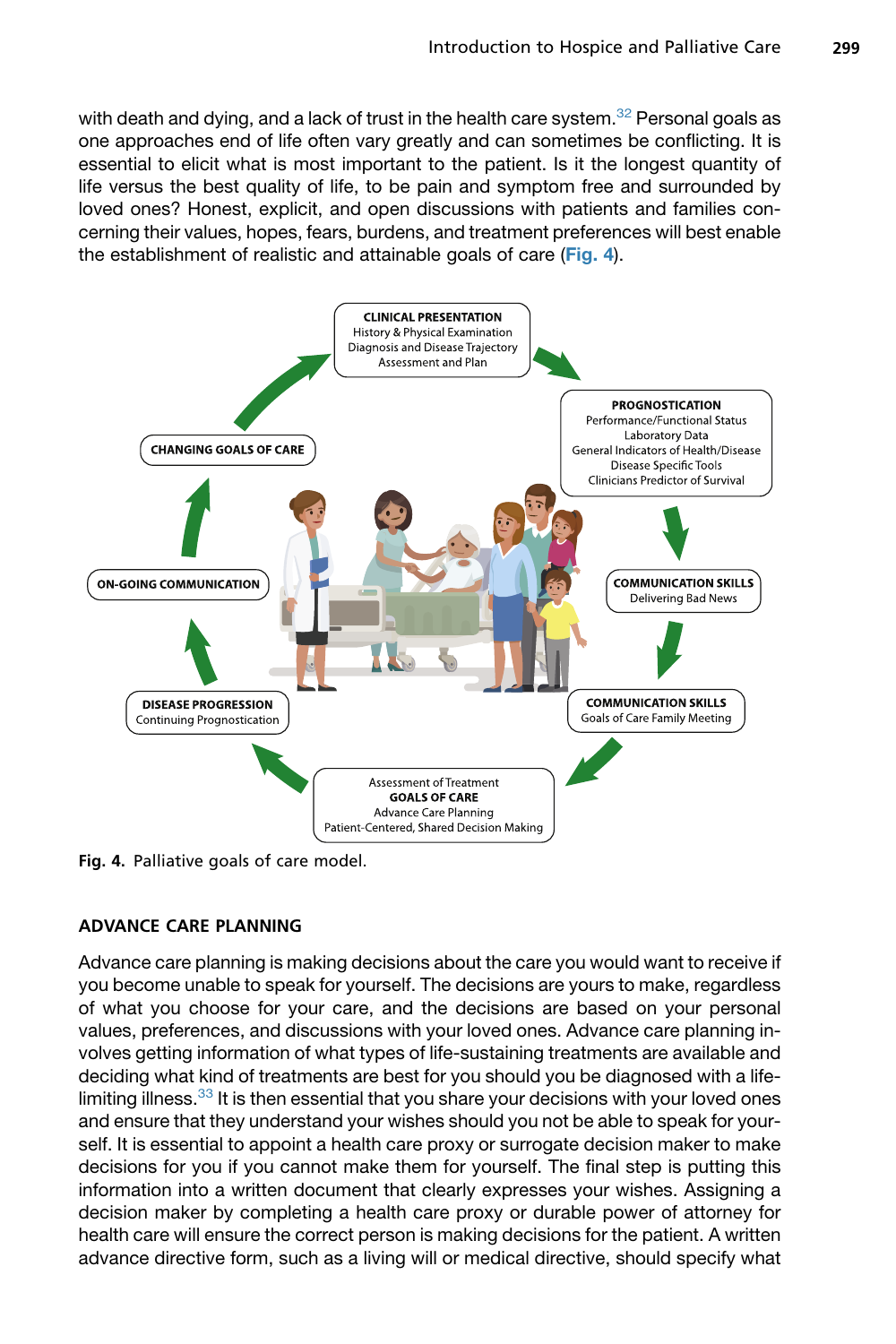<span id="page-13-0"></span>type of treatment a patient does or does not want as they progress through the disease trajectory of chronic serious life-limiting illness. A Physicians Orders for Life Sustaining Treatment (POLST)/ Medical Orders for life Sustaining Treatment (MOLST) form is an actionable medical directive that clarifies what types of life-sustaining treatment are desired at the end of life. This type of document is most appropriate in the last years of life. Medicare and other insurance companies now reimburse physicians for advance care planning in the office and hospital setting. The encounter must be face to face with the patient or their surrogate decision maker. The advance care document does not need to be completed but requires documentation of the discussion regarding the patient's wishes and future treatment desires. There are numerous resources for advance care planning, including "The Conversation Proj-ect,"[34](#page-15-0) "Respecting Choices,"[35](#page-15-0) and the "Serious Illness Conversation Guide"[36](#page-15-0) to name a few. Primary care providers who have long-term continuity and trustful relationships with patients and their families are best suited to assist in the advance care planning discussion.

## SUMMARY

As noted, listening to a person's thoughts and wishes may lead us to learn that there might be a fate worse than death, such as to live in pain, to suffer alone, to be a burden to others, and especially, to live without dignity. Palliative care is a philosophy of medicine and a medical specialty aimed at meeting the complex needs of patients and families at the most difficult times of their lives. The palliative approach to care addresses the major priorities of relieving suffering, managing physical and emotional symptoms, and establishing realistic goals of care. Palliative care focuses on the psychosocial, cultural, spiritual, and existential complexities of chronic complex serious medical illness as one nears the end of life. Strong prognostication skills need to be accompanied by effective and empathetic communications skills. The physician needs to engage patients and families using patient-centered shared decision making. These components are essential and become the cornerstone of effective patient care. The overall goal of palliative care is to improve the patient's, significant other's, and family's quality of life by using an individualized comprehensive and multidisciplinary approach to care. Primary care physicians play an essential role in the delivery of essential palliative care services. It is crucial that the primary care provider remains an integral part of the team, even when there is a need to augment the service with a specialty level of providers. As a team, they maintain oversight throughout the disease trajectory, including hospice, end-of-life care, and bereavement.

# REFERENCES

- 1. Available at: [https://www.prb.org/aging-unitedstates-fact-sheet.](https://www.prb.org/aging-unitedstates-fact-sheet) Accessed July 15, 2018.
- 2. [Blumenthal D, Abrams MK. Tailoring complex care management for high-need,](http://refhub.elsevier.com/S0095-4543(19)30027-2/sref2) [high-cost patients. JAMA 2016;316\(16\):1657–8.](http://refhub.elsevier.com/S0095-4543(19)30027-2/sref2)
- 3. [Aldridge MD, Kelly AS. The myth regarding the high cost of end-of-life care. Am J](http://refhub.elsevier.com/S0095-4543(19)30027-2/sref3) [Public Health 2015;105\(12\):2411–5.](http://refhub.elsevier.com/S0095-4543(19)30027-2/sref3)
- 4. [A controlled trial to improve care for seriously ill hospitalized patients. The study](http://refhub.elsevier.com/S0095-4543(19)30027-2/sref4) [to understand prognoses and preferences for outcomes and risks of treatments](http://refhub.elsevier.com/S0095-4543(19)30027-2/sref4) [\(SUPPORT\). The SUPPORT Principal Investigators. JAMA 1995;274\(20\):1591–8.](http://refhub.elsevier.com/S0095-4543(19)30027-2/sref4)
- 5. [Teno JM, Gozolo P, Trivedi AN, et al. Site of death, place of care, and health care](http://refhub.elsevier.com/S0095-4543(19)30027-2/sref5) [transitions among us medicare beneficiaries, 2000-2015. JAMA 2018;320\(3\):](http://refhub.elsevier.com/S0095-4543(19)30027-2/sref5) [264–71.](http://refhub.elsevier.com/S0095-4543(19)30027-2/sref5)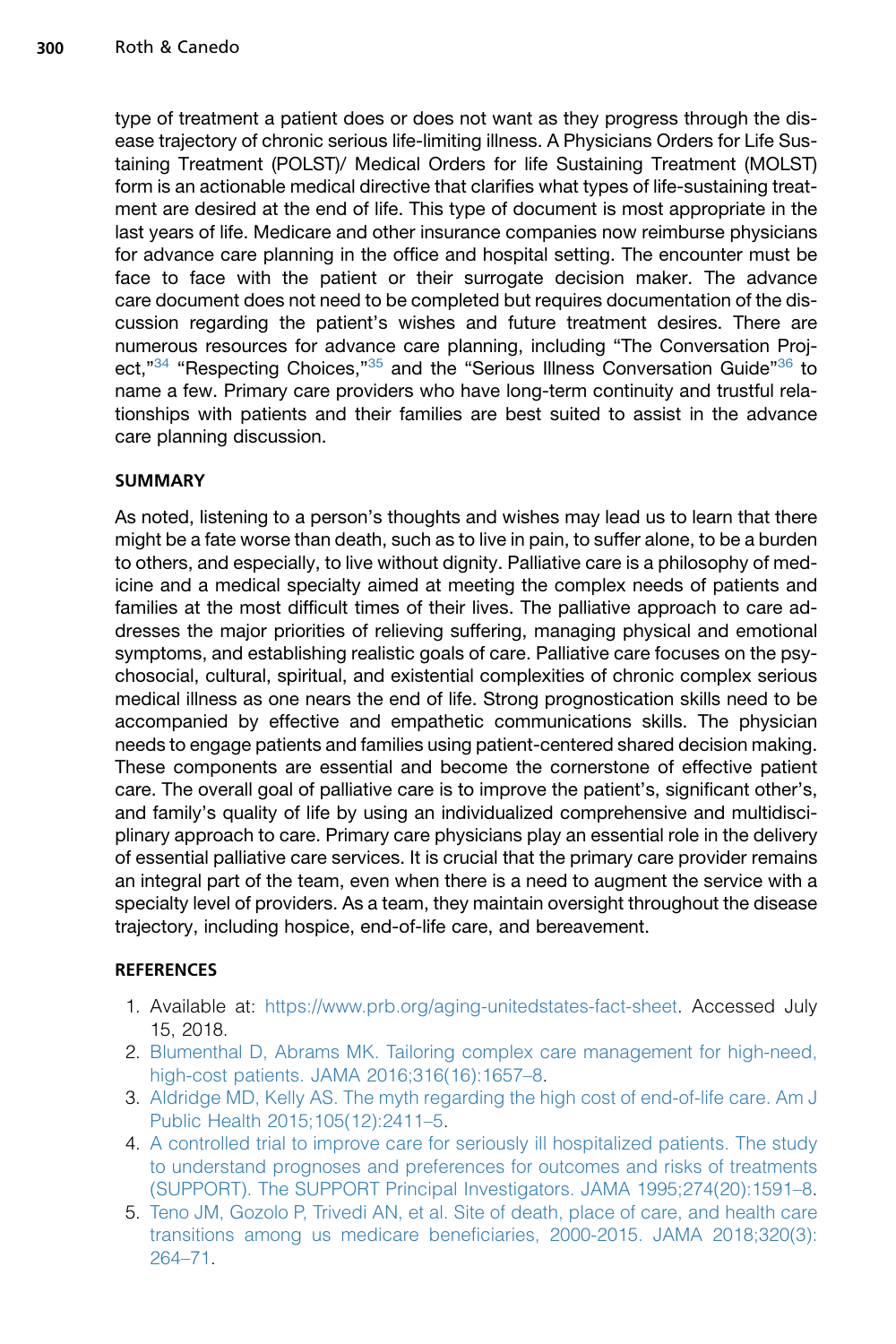- <span id="page-14-0"></span>6. [IOM \(Institute of Medicine\). Dying in America: improving quality and honoring in](http://refhub.elsevier.com/S0095-4543(19)30027-2/sref6)[dividual preferences near the end of life. Washington, DC: The National Acade](http://refhub.elsevier.com/S0095-4543(19)30027-2/sref6)[mies Press; 2015](http://refhub.elsevier.com/S0095-4543(19)30027-2/sref6).
- 7. [El-Jawahri A, Greer JA, Temel JS. Does palliative care improve outcomes for pa](http://refhub.elsevier.com/S0095-4543(19)30027-2/sref7)[tients with incurable illness? A review of the evidence. J Support Oncol 2011;9\(3\):](http://refhub.elsevier.com/S0095-4543(19)30027-2/sref7) [87–94](http://refhub.elsevier.com/S0095-4543(19)30027-2/sref7).
- 8. [Kavalieratos D, Corbelli J, Zhang D, et al. Association between palliative care and](http://refhub.elsevier.com/S0095-4543(19)30027-2/sref8) [patient and caregiver outcomes: a systematic review and meta-analysis. JAMA](http://refhub.elsevier.com/S0095-4543(19)30027-2/sref8) [2016;316\(20\):2104–14.](http://refhub.elsevier.com/S0095-4543(19)30027-2/sref8)
- 9. [May P, Normand C, Cassel JB, et al. Economics of palliative care for hospitalized](http://refhub.elsevier.com/S0095-4543(19)30027-2/sref9) [adults with serious illness: a meta-analysis. JAMA Intern Med 2018;178\(6\):820–9](http://refhub.elsevier.com/S0095-4543(19)30027-2/sref9).
- 10. [Temel JS, Greer JA, Muzikansky A, et al. Early palliative care for patients with](http://refhub.elsevier.com/S0095-4543(19)30027-2/sref10) [metastatic non-small-cell lung cancer. N Engl J Med 2010;363:733–42](http://refhub.elsevier.com/S0095-4543(19)30027-2/sref10).
- 11. Available at: [https://www.kff.org/report-section/serious-illness-in-late-life-the](https://www.kff.org/report-section/serious-illness-in-late-life-the-publics-views-and-experiences-executive-summary)[publics-views-and-experiences-executive-summary.](https://www.kff.org/report-section/serious-illness-in-late-life-the-publics-views-and-experiences-executive-summary) Acessed August 12, 2014.
- 12. Available at: [https://media.capc.org/filer\\_public/3c/96/3c96a114-0c15-42da](https://media.capc.org/filer_public/3c/96/3c96a114-0c15-42da-a07f-11893cca7bf7/2011-public-opinion-research-on-palliative-care_237.pdf)[a07f-11893cca7bf7/2011-public-opinion-research-on-palliative-care\\_237.pdf](https://media.capc.org/filer_public/3c/96/3c96a114-0c15-42da-a07f-11893cca7bf7/2011-public-opinion-research-on-palliative-care_237.pdf). Accessed August 12, 2018.
- 13. Available at: [http://www.who.int/cancer/palliative/definition/en/,](http://www.who.int/cancer/palliative/definition/en/) Accessed July 15, 2018.
- 14. Available at: [https://www.cms.gov/Medicare/Provider%85and%85/Survey-and-](https://www.cms.gov/Medicare/Provider%85and%85/Survey-and-Cert-Letter-12-48)[Cert-Letter-12-48.](https://www.cms.gov/Medicare/Provider%85and%85/Survey-and-Cert-Letter-12-48) Accessed July 28, 2018.
- 15. Available at: <https://www.capc.org/payers-policymakers/what-is-palliative-care>. Accessed August 12, 2018.
- 16. Available at: [https://www.nia.nih.gov/health/what-are-palliative-care-and](https://www.nia.nih.gov/health/what-are-palliative-care-and-hospice-care)[hospice-care](https://www.nia.nih.gov/health/what-are-palliative-care-and-hospice-care). Accessed October 8, 2018.
- 17. [Finestone AJ. Inderwies G Death and dying in the US: the barriers to the benefits](http://refhub.elsevier.com/S0095-4543(19)30027-2/sref17) [of palliative and hospice care. Clin Interv Aging 2008;3\(3\):595–9](http://refhub.elsevier.com/S0095-4543(19)30027-2/sref17).
- 18. Available at: [https://www.medicare.gov/Pubs/pdf/02154-Medicare-Hospice-](https://www.medicare.gov/Pubs/pdf/02154-Medicare-Hospice-Benefits.PDF)[Benefits.PDF.](https://www.medicare.gov/Pubs/pdf/02154-Medicare-Hospice-Benefits.PDF) Accessed October 8, 2018.
- 19. Available at: [https://www.capc.org/topics/hospital/.](https://www.capc.org/topics/hospital/) Accessed October 8, 2018.
- 20. [Lupu D, Quigley L, Mehfoud N, et al. The growing demand for hospice and palli](http://refhub.elsevier.com/S0095-4543(19)30027-2/sref20)[ative medicine physicians: will the supply keep up? J Pain Symptom Manage](http://refhub.elsevier.com/S0095-4543(19)30027-2/sref20) [2018;55\(4\):1216–23.](http://refhub.elsevier.com/S0095-4543(19)30027-2/sref20)
- 21. [Christakis N. Death foretold: prophecy and prognosis in medical care. Chicago:](http://refhub.elsevier.com/S0095-4543(19)30027-2/sref21) [University of Chicago Press; 1990.](http://refhub.elsevier.com/S0095-4543(19)30027-2/sref21)
- 22. [Hui D, Park M, Liu D, et al. Clinician prediction of survival versus the palliative](http://refhub.elsevier.com/S0095-4543(19)30027-2/sref22) [prognostic score: which approach is more accurate? Eur J Cancer 2016;64:](http://refhub.elsevier.com/S0095-4543(19)30027-2/sref22) [89–95](http://refhub.elsevier.com/S0095-4543(19)30027-2/sref22).
- 23. [Farinholt P, Park M, Guo Y, et al. A comparison of the accuracy of clinician pre](http://refhub.elsevier.com/S0095-4543(19)30027-2/sref23)[diction of survival versus the palliative prognostic index. J Pain Symptom Manage](http://refhub.elsevier.com/S0095-4543(19)30027-2/sref23) [2018;55\(3\):792–7.](http://refhub.elsevier.com/S0095-4543(19)30027-2/sref23)
- 24. [Christakis NA, Lamont EB. Extent and determinants of error in doctors' prognoses](http://refhub.elsevier.com/S0095-4543(19)30027-2/sref24) [in terminally ill patients: prospective cohort study. Br Med J 2000;320:469–73.](http://refhub.elsevier.com/S0095-4543(19)30027-2/sref24)
- 25. [Murray SA, Kendall M, Boyd K, et al. Illness trajectories and palliative care. BMJ](http://refhub.elsevier.com/S0095-4543(19)30027-2/sref25) [2005;330\(7498\):1007–11](http://refhub.elsevier.com/S0095-4543(19)30027-2/sref25).
- 26. [Campos S, Zhang L, Sinclair E, et al. The palliative performance scale: examining](http://refhub.elsevier.com/S0095-4543(19)30027-2/sref26) [its inter-rater reliability in an outpatient palliative radiation oncology clinic. Support](http://refhub.elsevier.com/S0095-4543(19)30027-2/sref26) [Care Cancer 2009;17:685.](http://refhub.elsevier.com/S0095-4543(19)30027-2/sref26)